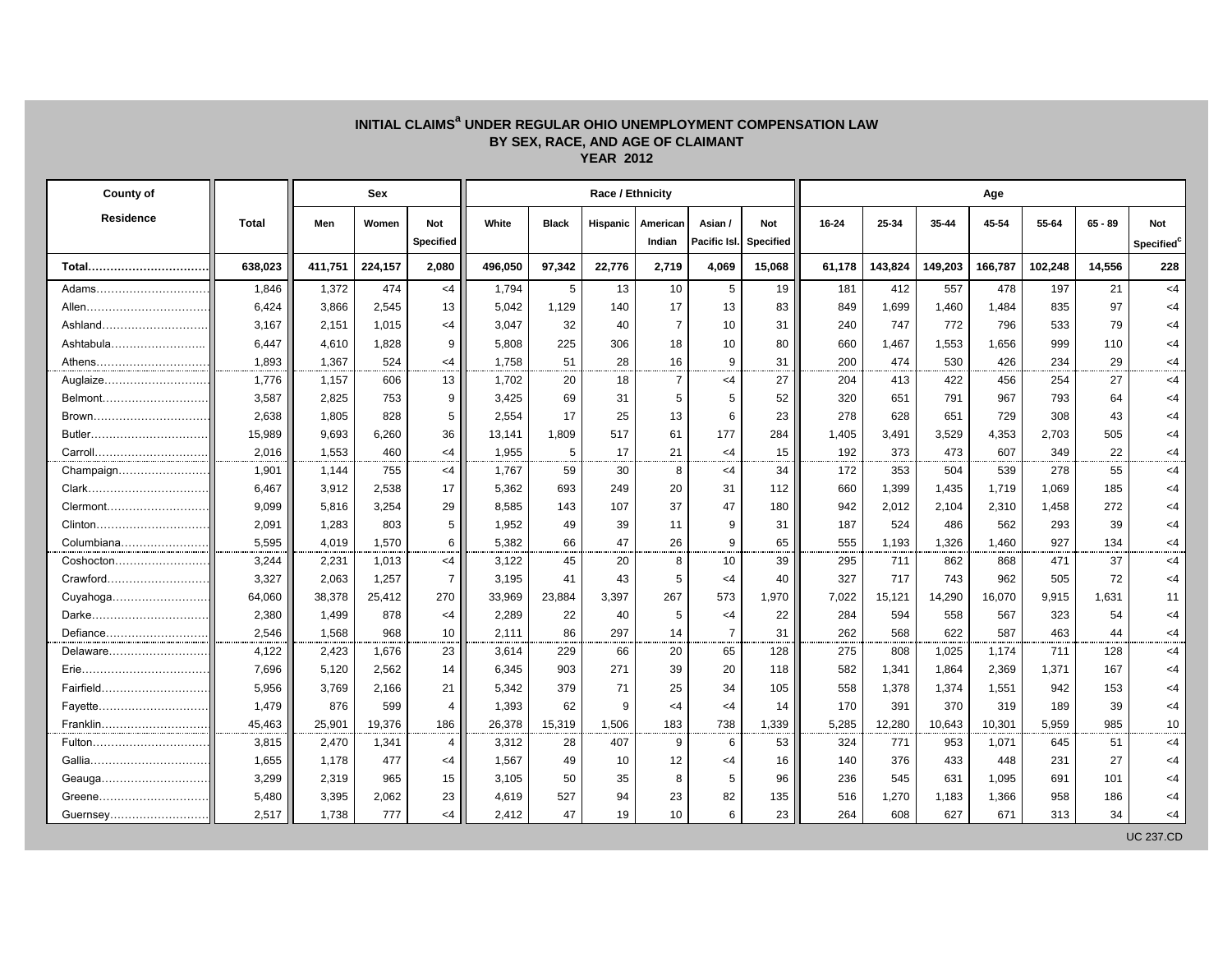## **INITIAL CLAIMS<sup>a</sup> UNDER REGULAR OHIO UNEMPLOYMENT COMPENSATION LAW BY SEX, RACE, AND AGE OF CLAIMANT YEAR 2012**

| <b>County of</b> |              | <b>Sex</b> |        |                  | Race / Ethnicity |                |                 |                |                |                  |           | Age   |       |       |       |                |                        |  |  |
|------------------|--------------|------------|--------|------------------|------------------|----------------|-----------------|----------------|----------------|------------------|-----------|-------|-------|-------|-------|----------------|------------------------|--|--|
| <b>Residence</b> | <b>Total</b> | Men        | Women  | Not              | White            | <b>Black</b>   | <b>Hispanic</b> | American       | Asian /        | Not              | $16 - 24$ | 25-34 | 35-44 | 45-54 | 55-64 | $65 - 89$      | <b>Not</b>             |  |  |
|                  |              |            |        | <b>Specified</b> |                  |                |                 | Indian         | Pacific Isl.   | <b>Specified</b> |           |       |       |       |       |                | Specified <sup>c</sup> |  |  |
| Hamilton         | 33,093       | 18,102     | 14,850 | 141              | 16,871           | 14,456         | 558             | 123            | 265            | 820              | 3,539     | 8,510 | 7,252 | 7,961 | 4,952 | 872            | 7 <sup>1</sup>         |  |  |
| Hancock          | 3,785        | 2,442      | 1,338  | 5                | 3,352            | 107            | 229             | 23             | 18             | 56               | 370       | 801   | 907   | 1,090 | 550   | 65             | <4                     |  |  |
| Hardin           | 1,451        | 881        | 570    | <4               | 1,420            | 9              | 9               | 8              | $<$ 4          | 5                | 169       | 350   | 363   | 326   | 230   | 13             | $<$ 4                  |  |  |
| Harrison         | 847          | 614        | 232    | <4               | 813              | 17             | 5               | $<$ 4          | $<$ 4          | 8                | 69        | 158   | 196   | 210   | 201   | 13             | $<$ 4                  |  |  |
| Henry            | 2,684        | 1,760      | 915    | 9                | 2,368            | 13             | 256             | 14             | 8              | 25               | 278       | 614   | 714   | 615   | 424   | 39             | <4                     |  |  |
| Highland         | 2,094        | 1,346      | 743    | 5                | 1,994            | 55             | 16              | 8              | $\overline{4}$ | 17               | 226       | 495   | 532   | 512   | 288   | 41             | $<$ 4                  |  |  |
| Locking          | 1,818        | 1,351      | 464    | $<$ 4            | 1,759            | 19             | 6               | 13             | $<$ 4          | 21               | 161       | 361   | 479   | 517   | 264   | 35             | $<$ 4                  |  |  |
|                  | 798          | 550        | 246    | $<$ 4            | 772              | $<$ 4          | 8               | 5              | <4             | 11               | 85        | 184   | 180   | 212   | 123   | 14             | $<$ 4                  |  |  |
|                  | 8,352        | 5,333      | 3,008  | 11               | 7,595            | 103            | 533             | 17             | 21             | 83               | 935       | 1,742 | 1,914 | 2,217 | 1,434 | 109            | $<$ 4                  |  |  |
| Jackson          | 4,533        | 2,486      | 2,040  | $\overline{7}$   | 4,445            | 21             | 28              | 10             | 11             | 18               | 346       | 925   | 1,069 | 1,230 | 877   | 86             | $<$ 4                  |  |  |
| Jefferson        | 4,386        | 3,368      | 1,003  | 15               | 4,029            | 239            | 35              | 17             | 6              | 60               | 341       | 911   | 966   | 1,212 | 861   | 95             | $<$ 4                  |  |  |
| Knox             | 2,626        | 1,682      | 938    | 6                | 2,499            | 31             | 40              | 20             | 6              | 30               | 257       | 522   | 612   | 649   | 516   | 70             | $<$ 4                  |  |  |
| Lake             | 11,597       | 7.863      | 3,705  | 29               | 10,191           | 511            | 591             | 34             | 60             | 210              | 868       | 2,434 | 2,623 | 3,190 | 2,091 | 387            | 4                      |  |  |
| Lawrence         | 1,921        | 1,354      | 567    | $<$ 4            | 1,839            | 29             | 12              | 21             | $\overline{4}$ | 16               | 249       | 502   | 524   | 433   | 183   | 30             | $<$ 4                  |  |  |
| Licking          | 7,490        | 4,857      | 2.611  | 22               | 6,936            | 260            | 94              | 41             | 39             | 120              | 680       | 1,568 | 1,751 | 2,045 | 1,210 | 236            | $<$ 4                  |  |  |
| Logan            | 2,007        | 1,167      | 838    | $<$ 4            | 1,880            | 49             | 29              | 10             | 9              | 30               | 226       | 528   | 477   | 464   | 276   | 36             | $<$ 4                  |  |  |
| Lorain           | 27,985       | 19,866     | 7,983  | 136              | 21,528           | 2,777          | 2,876           | 124            | 77             | 603              | 2,170     | 4,939 | 6,780 | 7,677 | 5,815 | 602            | <4                     |  |  |
| Lucas            | 28,941       | 18,457     | 10,379 | 105              | 18,542           | 7,226          | 2,225           | 140            | 139            | 669              | 2,966     | 6,859 | 6,622 | 7,534 | 4,366 | 589            | 5                      |  |  |
| Madison          | 1,394        | 864        | 525    | 5                | 1,311            | 45             | 12              | 4              | <4             | 19               | 138       | 322   | 306   | 396   | 210   | 22             | $<$ 4                  |  |  |
| Mahoning         | 15,390       | 10.061     | 5.278  | 51               | 11,237           | 3,099          | 683             | 38             | 31             | 302              | 1,603     | 3,372 | 3,393 | 3,941 | 2.705 | 375            | $<$ 4                  |  |  |
| Marion           | 2,710        | 1,644      | 1,062  | 4                | 2,506            | 117            | 41              | 6              | 5              | 35               | 382       | 663   | 651   | 598   | 356   | 60             | <4                     |  |  |
|                  | 8.386        | 6,050      | 2,309  | 27               | 7.903            | 117            | 133             | 20             | 33             | 180              | 586       | 1,550 | 2,139 | 2,499 | 1.414 | 198            | <4                     |  |  |
|                  | 1,604        | 1,279      | 323    | $<$ 4            | 1,558            | $\overline{7}$ | 18              | 11             | $<$ 4          | 10               | 125       | 466   | 431   | 419   | 158   | 5              | <4                     |  |  |
|                  | 1,164        | 757        | 403    | 4                | 1,100            | 9              | 26              | 5              | 12             | 12               | 136       | 298   | 221   | 295   | 187   | 27             | $<$ 4                  |  |  |
| Miami            | 5,450        | 3,235      | 2,202  | 13               | 5,061            | 184            | 71              | 16             | 28             | 90               | 517       | 1,205 | 1,194 | 1,440 | 913   | 181            | $<$ 4                  |  |  |
| Monroe           | 713          | 545        | 168    | $<$ 4            | 694              | $\overline{4}$ | 9               | $<$ 4          | <4             | <4               | 57        | 193   | 167   | 170   | 112   | 14             | $<$ 4                  |  |  |
| Montgomery       | 24,646       | 14,427     | 10,146 | 73               | 16,380           | 7,042          | 408             | 96             | 203            | 517              | 2,449     | 5,880 | 5,703 | 6,287 | 3,693 | 629            | 5                      |  |  |
| Morgan           | 1,242        | 1,007      | 234    | $<$ 4            | 1,152            | 71             | $<$ 4           | 9              | <4             | $\overline{7}$   | 131       | 327   | 336   | 268   | 165   | 15             | $<$ 4                  |  |  |
| Morrow           | 1,671        | 1,204      | 462    | 5                | 1,624            | $\leq 4$       | 18              | 5              | $<$ 4          | 22               | 153       | 345   | 417   | 476   | 255   | 25             | $<$ 4                  |  |  |
| Muskingum        | 6,044        | 4,100      | 1,930  | 14               | 5,529            | 362            | 51              | 23             | 12             | 67               | 575       | 1,242 | 1,499 | 1,624 | 979   | 123            | $<$ 4                  |  |  |
| Noble            | 833          | 661        | 170    | $<$ 4            | 805              | $<$ 4          | 19              | $\overline{7}$ | $<$ 4          | <4               | 78        | 272   | 176   | 201   | 98    | $\overline{7}$ | $<$ 4                  |  |  |
|                  |              |            |        |                  |                  |                |                 |                |                |                  |           |       |       |       |       |                | <b>UC 237.CD</b>       |  |  |

**2.**